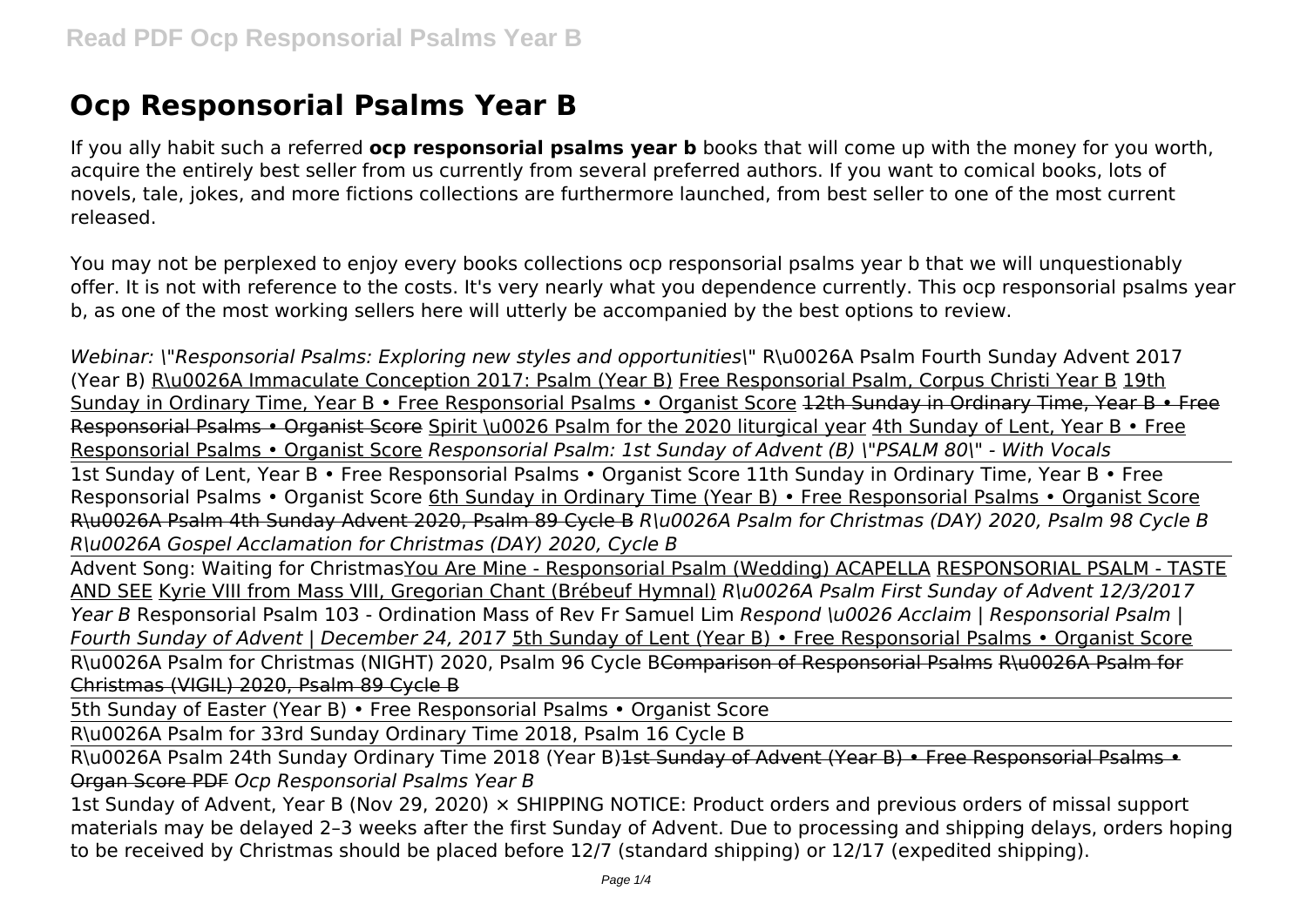## *1st Sunday of Advent, Year B (Nov 29, 2020) | OCP*

Ocp Responsorial Psalms Year BYEAR B † RESPONSORIAL PSALM † † PSALM 79 † R.) God of hosts, bring us back; let your face shine on us and we shall be saved. † O shepherd of Israel, hear us, shine forth from your cherubim throne. O Lord, rouse up your might, O Lord, come to our help. (R.) † God of hosts, turn again, we implore, look down from heaven and see.

## *Ocp Responsorial Psalms Year B - mitrabagus.com*

Responsorial Psalms and Gospel Acclamations Year B Description The 2021 edition of Timothy R. Smith's Forever I Will Sing songbook features responsorial psalms and Gospel Acclamations suitable for any combination of piano, organ, SATB and guitar (with capo chords) — for every Sunday and holy day of obligation for the 2021 liturgical year.

#### *Forever I Will Sing - Collections | OCP*

Year B – Responsorial Psalms. Advent. First Sunday of Advent Immaculate Conception Second Sunday of Advent Third Sunday of Advent Fourth Sunday of Advent ...

#### *Year B Responsorial Psalms - Simply Liturgical Music*

ocp-responsorial-psalms-year-b 1/1 Downloaded from dev.horsensleksikon.dk on November 21, 2020 by guest Download Ocp Responsorial Psalms Year B Getting the books ocp responsorial psalms year b now is not type of inspiring means. You could not deserted going in imitation of books addition or library or borrowing from your links to contact them.

#### *Ocp Responsorial Psalms Year B | dev.horsensleksikon*

1st Sunday of Advent, Year B  $\sim$  "God of hosts, bring us back; let your face shine on us and we shall be saved." (Psalm 79) 2nd Sunday of Advent. Year B ~ "Let us see, O Lord, your mercy, and give us your saving help." (Psalm 84) 3rd Sunday of Advent, Year B  $\sim$  "My soul rejoices in my God." (Luke 1:46-50, 53-54)

## *Responsorial Psalms for Advent, Year B | CJM MUSIC*

OCP's extensive selection of psalters include styles ranging from contemporary and gospel to Spanish, bilingual and more. Spirit & Psalm A complete contemporary psalter, offering psalms and Gospel Acclamations for the entire 2020 liturgical year.

## *Psalters: Responsorial Psalm Settings | OCP*

Spirit & Psalm 2021 [Keyboard/Guitar Songbook] ×. Description. This perfect-bound edition of Spirit & Psalm offers verbatim responsorial psalms and Gospel Acclamations for the entire 2021 liturgical year (Year B). Enjoy singing settings from some of your favorite Spirit & Song composers.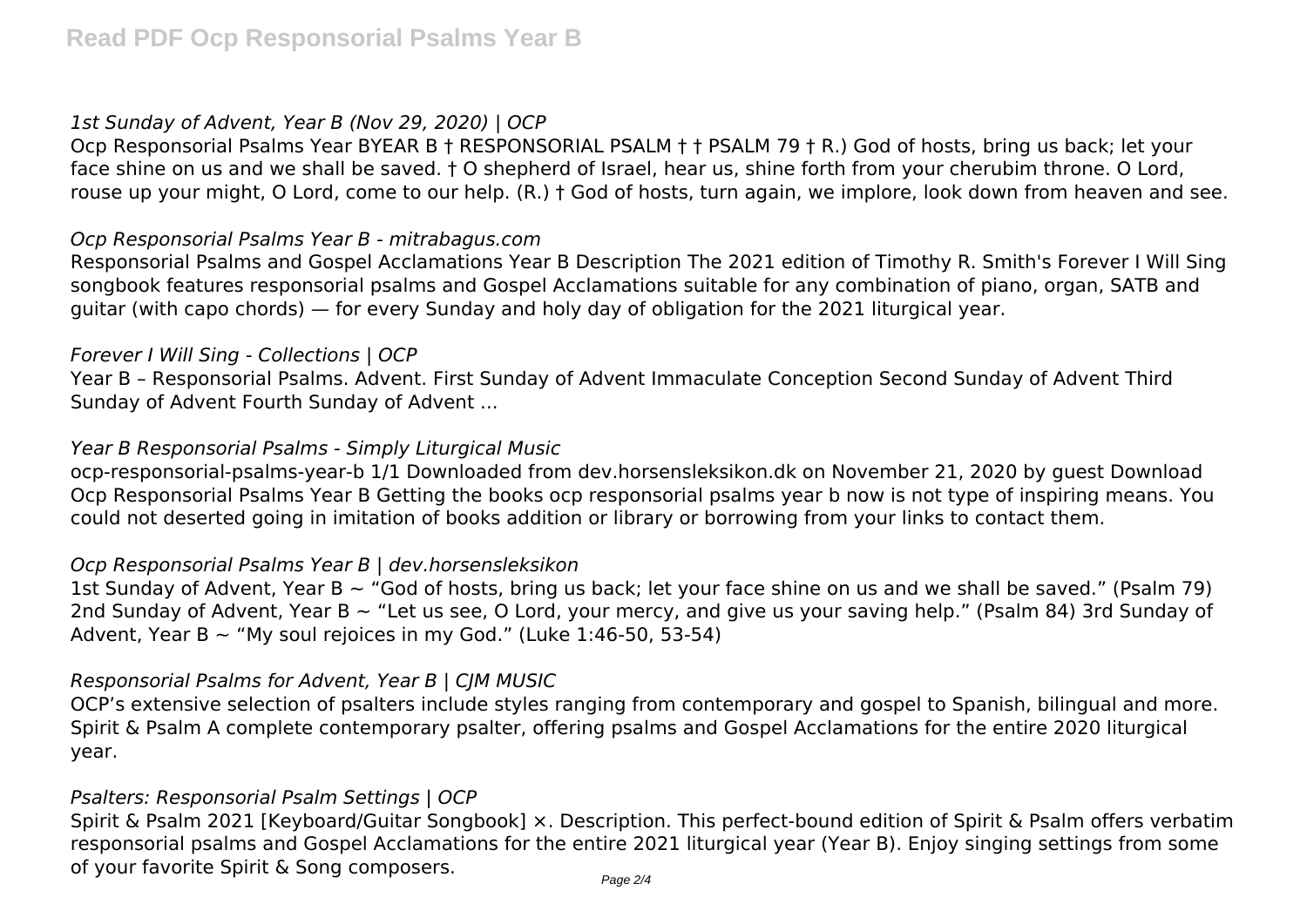#### *Spirit & Psalm - Collections | OCP*

Responsorial Psalm Blessed Are Those Who Fear the Lord (Steve Angrisano) Spirit & Psalm 2020: p. 332 Gospel Acclamation Alleluia: Mass of Renewal Curtis Stephan Spirit & Psalm 2020: p. 334 Presentation and Preparation of the Gifts May You Be Known (Robert Feduccia and Sarah Hart) Choose Christ Missal 2020 #285

## *33rd Sunday in Ordinary Time, Year A (Nov 15, 2020) | OCP*

Entrance Chant Better Is One Day (Matt Redman) Spirit & Song #279 Responsorial Psalm Lord, I Love Your Commands (PJ Anderson) Spirit & Psalm 2020: p. 246 Gospel Acclamation Alleluia: Mass of Renewal (Curtis Stephan) Spirit & Psalm 2020: p. 248 Presentation and Preparation of the Gifts I Give to You a Future (Jesse Manibusan and Ken Canedo) Choose Christ Missal 2020 #209; Spirit & Song #315

## *17th Sunday in Ordinary Time, Year A (Jul 26, 2020) | OCP*

3rd Sunday of Advent, Year B (Dec 13, 2020) Ken Canedo, November 25, 2020; name. November 5, 2020 ... Responsorial Psalm Blessed Be the Name of the Lord for Ever (Josh Blakesley) Spirit & Psalm 2020: page 342 ... OCP (Oregon Catholic Press) is committed to providing the very best resources, music and service to Catholic parishes and worshipers ...

## *Thanksgiving Day (Nov 26, 2020) | OCP*

Gradual (Responsorial Psalm): Universi qui te exspectant [Graduale Romanum, p.16] Universi qui te exspectant [Gregorian Missal, p.166] Choose one Psalmus responsorius from either of the two Masses for Advent [Graduale simplex, pp.53-63] Come and set us free, Lord, mighty God [By Flowing Waters (Paul Ford) p.2, with Psalm 80 / Liturgical Press]

#### *CNP Liturgical Planning - The First Sunday of Advent (B ...*

Years A B C. Year A. Year B. Year C. Hymns. About Us. More... Responsorial Psalms for Year A ...

## *Year A | responsorial-psalms*

R&A Responsorial Psalm: Nativity of the Lord (Christmas) Vigil (Respond and Acclaim)Year B Psalm 89 Psalm 96: Today Our Savior is Born (Jaime Cortez) R&A Gospel Acclamation for the Fourth Sunday of Advent (Respond and Acclaim) Year B Luke 1:38

## *Mass Songs for Sunday — 33A Ordinary Time – Music*

R&A Responsorial Psalm: Nativity of the Lord (Christmas) Vigil (Respond and Acclaim)Year B Psalm 89 Psalm 96: Today Our Savior is Born (Jaime Cortez) R&A Gospel Acclamation for the Fourth Sunday of Advent (Respond and Acclaim) Year B Luke 1:38